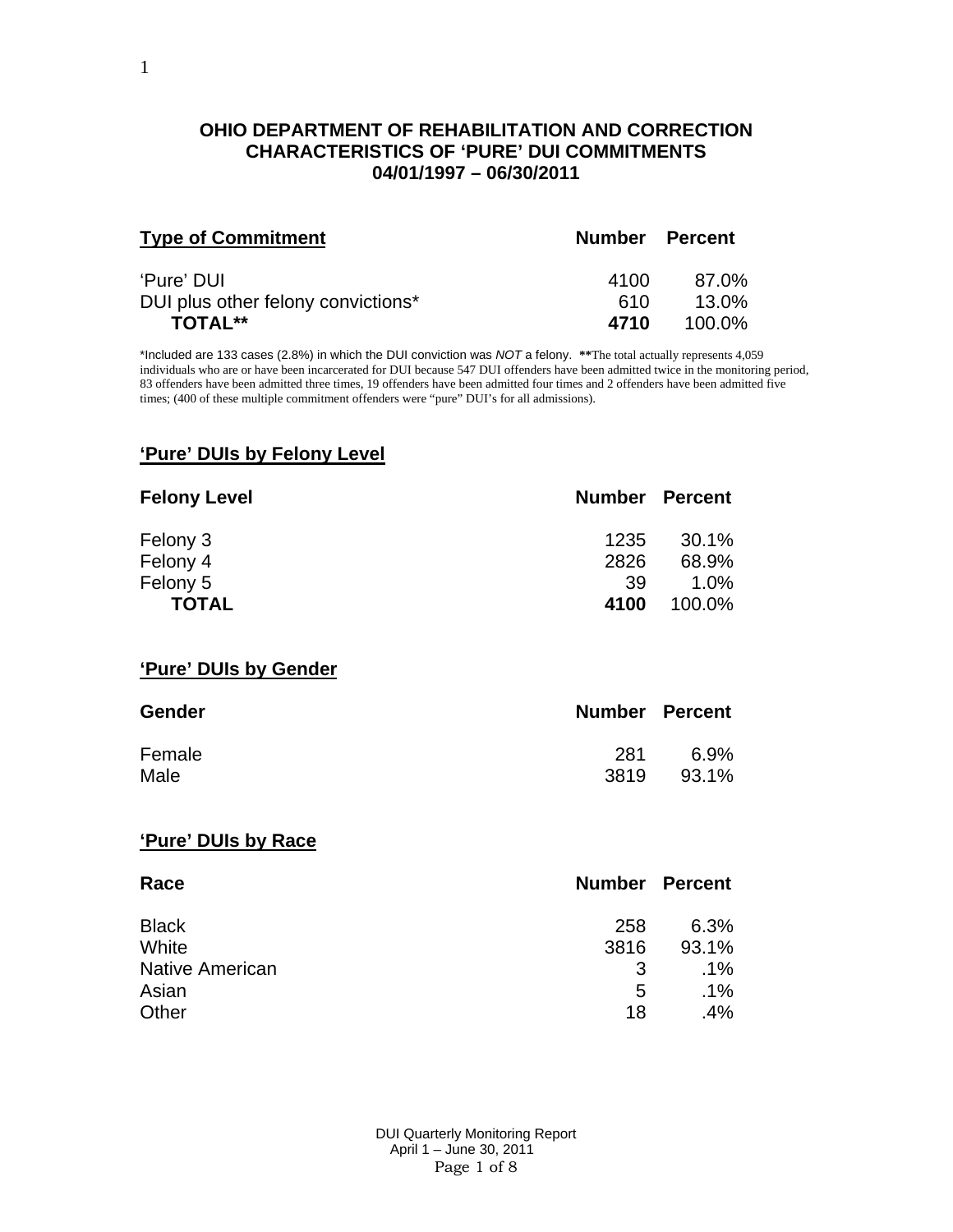## **'Pure' DUIs by Age at Commitment**

| <b>Age at Commitment</b> | <b>Number</b> | <b>Percent</b> |
|--------------------------|---------------|----------------|
| 25 and under             | 169           | 4.1%           |
| 26 to 30                 | 442           | 10.8%          |
| 31 to 35                 | 621           | 15.1%          |
| 36 to 40                 | 836           | 20.4%          |
| 41 to 45                 | 891           | 21.7%          |
| 46 to 50                 | 675           | 16.5%          |
| Over 50                  | 466           | 11.4%          |

| Range = $18$ to 77 | Median = $40$ |
|--------------------|---------------|
| Mean $= 40.3$      | Mode $= 44$   |

# **'Pure' DUIs by Initial Security Classification**

| <b>Security Level</b>                | <b>Number Percent</b> |        |
|--------------------------------------|-----------------------|--------|
| Level 1-A                            | 321                   | 7.8%   |
| Level 1-B                            | 2602                  | 63.5%  |
| Level 2                              | 469                   | 11.4%  |
| Level 3*                             | 707                   | 17.2%  |
| Level 4-B                            |                       | $.0\%$ |
| *Includes inmates still in reception |                       |        |

## **'Pure' DUIs by County of Commitment**

| <b>County of Commitment</b> | <b>Number</b> | <b>Percent</b> |
|-----------------------------|---------------|----------------|
| <b>Butler</b>               | 200           | 4.9%           |
| Clermont                    | 145           | 3.5%           |
| Cuyahoga                    | 371           | 9.0%           |
| Franklin                    | 179           | 4.4%           |
| Hamilton                    | 216           | 5.3%           |
| Lake                        | 161           | 3.9%           |
| Lorain                      | 174           | 4.2%           |
| Portage                     | 86            | 2.1%           |
| <b>Stark</b>                | 237           | 5.8%           |
| Summit                      | 264           | 6.4%           |
| Warren                      | 111           | 2.7%           |
| <b>All Other Counties</b>   | 1956          | 47.8%          |

 DUI Quarterly Monitoring Report April 1 – June 30, 2011 Page 2 of 8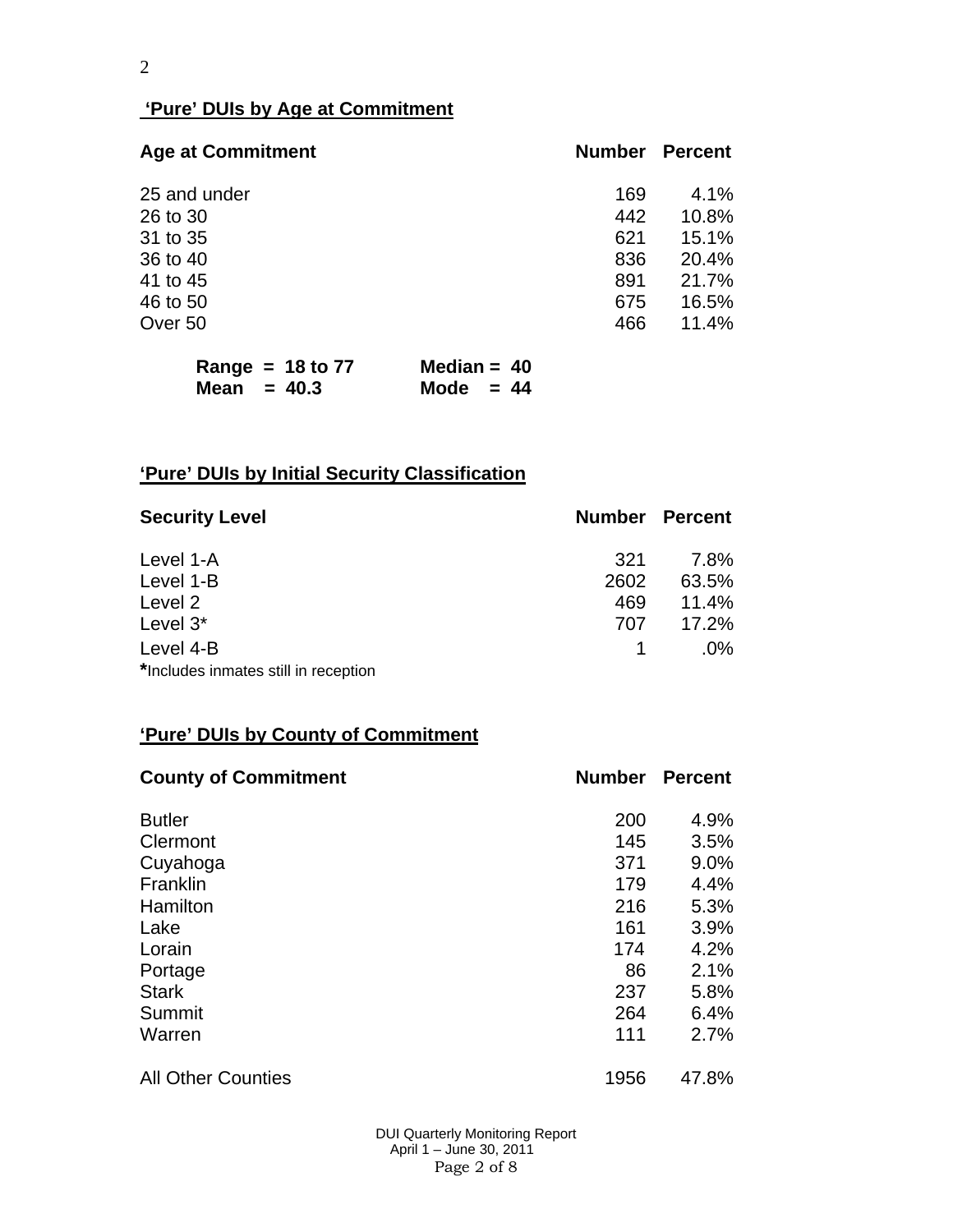# **'Pure' DUIs by Current Status**

| <b>Current Status</b>                                                                         |                 | <b>Number Percent</b> |
|-----------------------------------------------------------------------------------------------|-----------------|-----------------------|
| <b>Currently Incarcerated</b>                                                                 | 512             | 12.5%                 |
| Recommitted on a new number                                                                   | 4               | $.1\%$                |
| <b>Judicial Release</b>                                                                       | 761             | 18.6%                 |
| <b>Released under PRC</b>                                                                     | 1016            | 25.1%                 |
| <b>Regular Parole</b>                                                                         | 15              | .4%                   |
| <b>Community Control</b>                                                                      | 12 <sup>2</sup> | $.3\%$                |
| Released to Appeal Bond                                                                       | 10              | .2%                   |
| <b>Administrative Release</b>                                                                 | 1               | .0%                   |
| <b>Suspended Sentence</b>                                                                     | 1               | .0%                   |
| <b>Furlough (Transitional Control)</b>                                                        | 216             | 5.3%                  |
| <b>Vacated Sentence</b>                                                                       | 10              | .2%                   |
| <b>Court Order</b>                                                                            | 12 <sup>2</sup> | .3%                   |
| Death of Inmate                                                                               | 17              | .4%                   |
| Released at Expiration of Prison Term <sup>*</sup><br>*Released without post-release control. | 1477            | 36.0%                 |

# **'Pure' DUIs by Length of Sentence (in months)**

| <b>Length of Sentence</b>                             | <b>Number</b> | <b>Percent</b>                    |        |
|-------------------------------------------------------|---------------|-----------------------------------|--------|
| One to Three Months (mandatory                        |               |                                   |        |
| sentence)                                             | 111           | 2.7%                              | 2.7%   |
| Four to Six Months                                    | 419           | 10.2%                             | 12.9%  |
| Seven to Eleven Months                                | 320           | 7.8%                              | 20.8%  |
| <b>Twelve Months</b>                                  | 893           | 21.8%                             | 42.5%  |
| Thirteen to Seventeen Months                          | 320           | 7.8%                              | 50.3%  |
| Eighteen Months                                       | 305           | 7.4%                              | 57.7%  |
| Nineteen to Twenty-four Months                        | 703           | 17.1%                             | 74.9%  |
| <b>Twenty-five to Thirty Months</b>                   | 369           | 9.0%                              | 83.9%  |
| Thirty-one to Thirty-five Months                      | 11            | .3%                               | 84.2%  |
| <b>Thirty-six Months</b>                              | 317           | 7.7%                              | 91.9%  |
| Thirty-seven to Forty-seven Months                    | 0             | $.0\%$                            | 91.9%  |
| Forty-eight to Fifty-nine Months                      | 213           | 5.2%                              | 97.1%  |
| <b>Sixty Months or more</b>                           | 119           | 2.9%                              | 100.0% |
| Range = 1 month to 670 months<br>Median $= 17$ months | Mean<br>Mode  | $= 20.71$ months<br>$= 12$ months |        |

# **'Pure' DUIs by Number of Prior Incarcerations**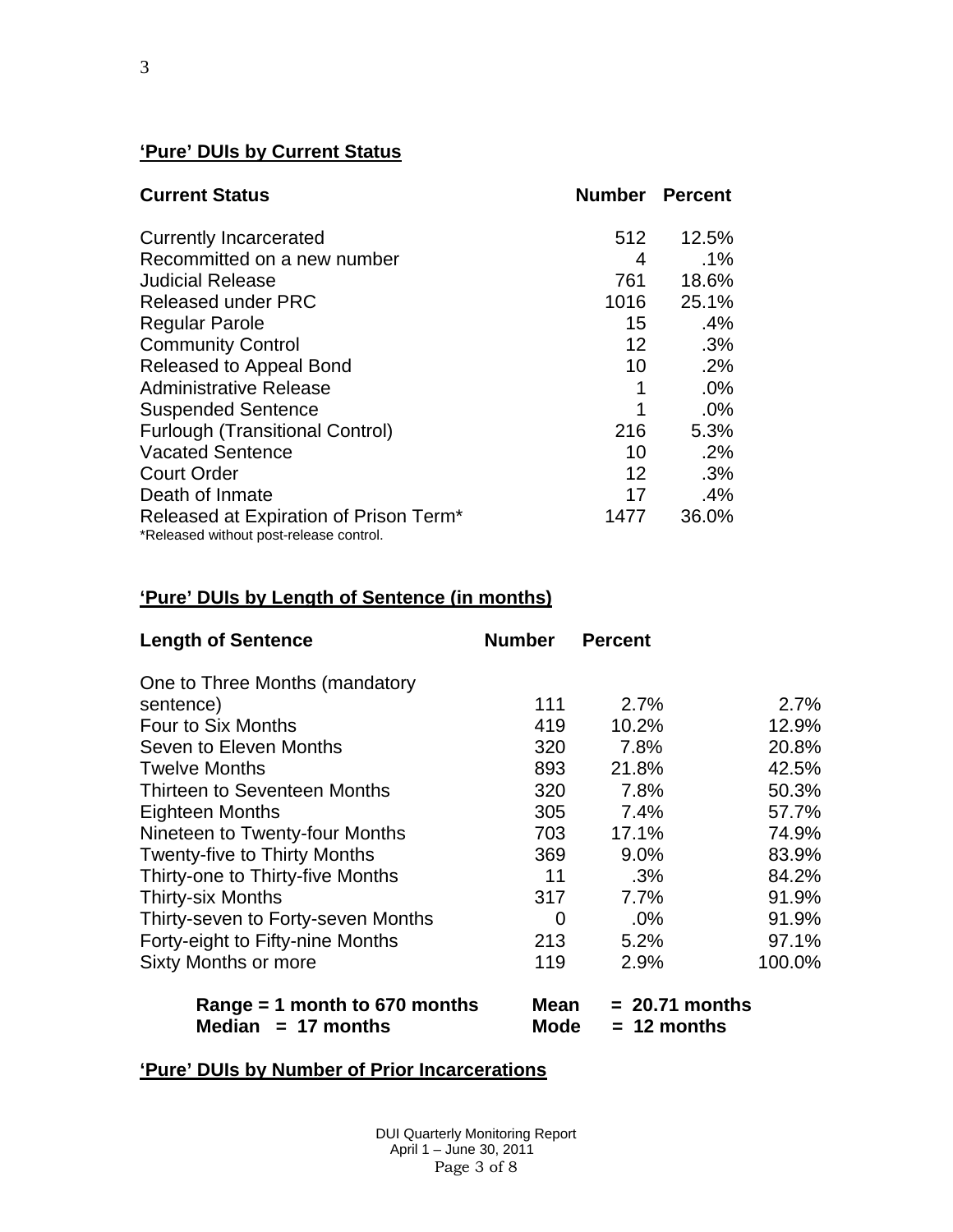| <b>Number of Prior Incarcerations</b> | <b>Number Percent</b> |          |
|---------------------------------------|-----------------------|----------|
| None                                  | 2365                  | 57.7%    |
| One                                   | 980                   | 23.9%    |
| Two                                   | 426                   | $10.4\%$ |
| Three or more                         | 329                   | 8.0%     |

#### **'Pure' DUIs Currently Incarcerated by Parent Institution\* (06/30/2011)**

|                                                     |                |                | # in |
|-----------------------------------------------------|----------------|----------------|------|
| <b>Institution</b>                                  | <b>Number</b>  | <b>Percent</b> | Camp |
| <b>Allen Correctional Institution</b>               | $\overline{7}$ | 1.4%           |      |
| <b>Belmont Correctional Institution</b>             | 16             | 3.3%           | 1    |
| <b>Chillicothe Correctional Institution</b>         | 13             | 2.5%           |      |
| <b>Corrections Medical Center</b>                   |                | ----           |      |
| <b>Correctional Reception Center</b>                | 92             | 18.0%          |      |
| Dayton Correctional Institution                     | 1              | .2%            |      |
| <b>Franklin Pre-Release Center</b>                  | 1              | .2%            |      |
| <b>Grafton Correctional Institution</b>             | 6              | 1.2%           |      |
| <b>Hocking Correctional Institution</b>             | 4              | .8%            |      |
| <b>Lake Erie Correctional Institution</b>           | 16             | 3.1%           |      |
| <b>Lebanon Correctional Institution</b>             | $\overline{2}$ | .4%            |      |
| <b>London Correctional Institution</b>              | 25             | 5.1%           | 1    |
| <b>Lorain Correctional Institution</b>              | 108            | 21.1%          |      |
| <b>Madison Correctional Institution</b>             | 28             | 5.5%           |      |
| <b>Mansfield Correctional Institution</b>           | 1              | .2%            |      |
| <b>Marion Correctional Institution</b>              | 20             | 3.9%           |      |
| <b>Noble Correctional Institution</b>               | 20             | 3.9%           |      |
| <b>North Central Correctional Institution</b>       | 10             | 2.0%           |      |
| <b>North Coast Correctional Treatment Facility</b>  | 16             | 3.1%           |      |
| North East Pre Release Center                       | ----           | $- - - -$      |      |
| Ohio Reformatory for Women                          | 39             | 7.6%           |      |
| <b>Ohio State Penitentiary</b>                      | ---            | .2%            | 1    |
| <b>Pickaway Correctional Institution</b>            | 55             | 10.7%          |      |
| <b>Richland Correctional Institution</b>            | 16             | 3.1%           |      |
| <b>Ross Correctional Institution</b>                | $\overline{7}$ | 2.0%           | 3    |
| Southeastern Correctional Institution               | 3              | .6%            |      |
| <b>Toledo Correctional Institution</b>              |                |                |      |
| <b>Trumbull Correctional Institution</b>            |                |                |      |
| <b>Warren Correctional Institution</b><br>$N = 512$ |                |                |      |

\*Includes inmates out to court

 DUI Quarterly Monitoring Report April 1 – June 30, 2011 Page 4 of 8

4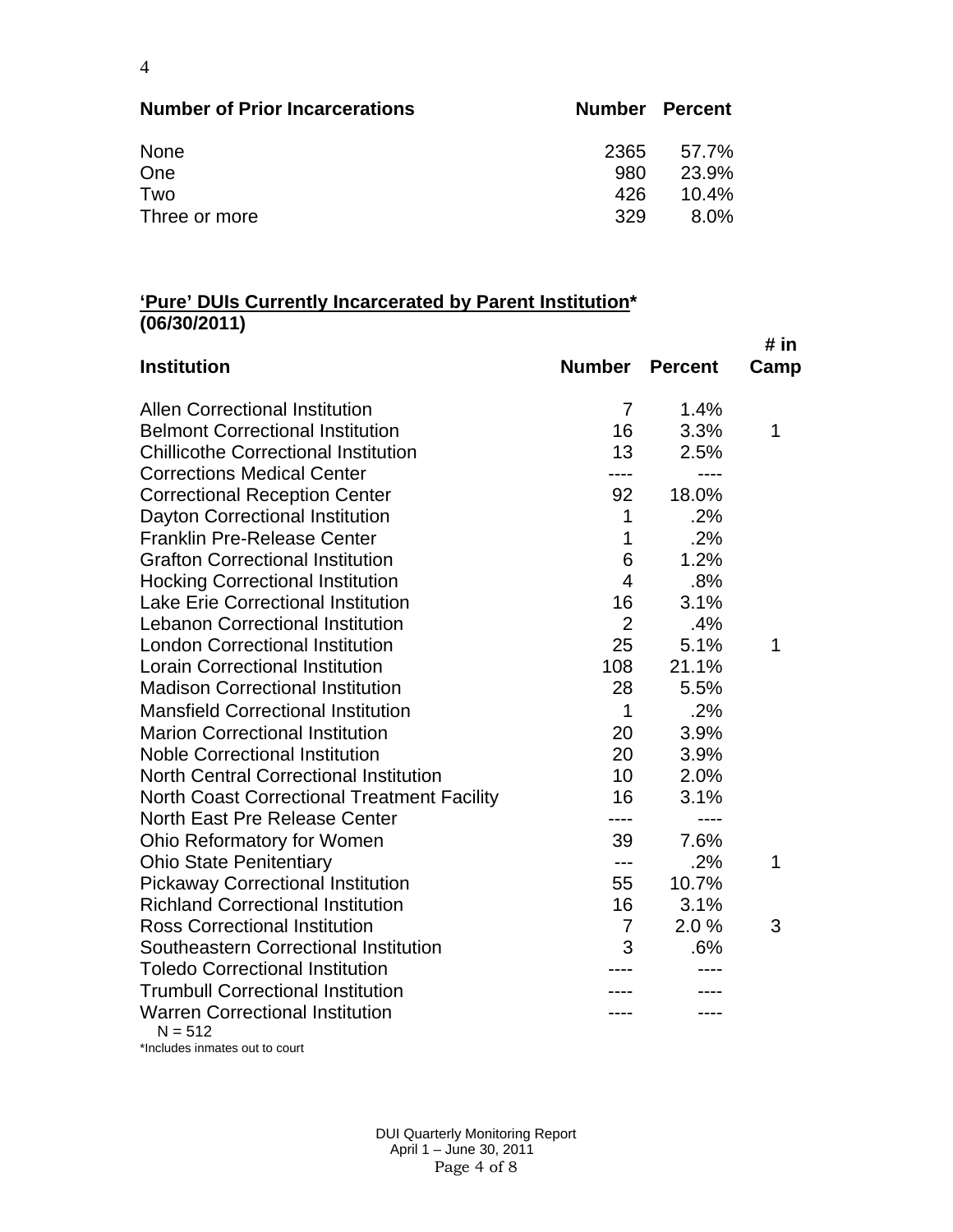#### **'PURE' DUI OFFENDERS COMPARISON OF SELECTED RELEASE TYPES DEMOGRAPHICS AND TIME SERVED/TIME SAVED VARIABLES 06/30/2011**

|                                                                                | <b>Release Types</b>                  |                                          |                                       |                                                  |                                                  |                                            |                                                      |                                             |  |  |
|--------------------------------------------------------------------------------|---------------------------------------|------------------------------------------|---------------------------------------|--------------------------------------------------|--------------------------------------------------|--------------------------------------------|------------------------------------------------------|---------------------------------------------|--|--|
| <b>Variables</b>                                                               | Post-<br>Release<br>Control           |                                          |                                       | IPP with<br>Post-<br>Release<br>Control****      | Judicial<br>Release                              |                                            | Expiration<br>of Sentence<br>with No<br>Supervision  |                                             |  |  |
|                                                                                | N                                     | $\%$ *                                   | N                                     | $%$ *                                            | N                                                | $\%$ *                                     | $\mathsf{N}$                                         | $\%$ *                                      |  |  |
| <b>TOTAL</b>                                                                   | 488                                   |                                          | 491                                   |                                                  | 761                                              |                                            | 1477                                                 |                                             |  |  |
| Race:<br>White<br>African-American<br><b>Native American</b><br>Asian<br>Other | 460<br>26<br>0<br>0<br>$\overline{2}$ | 94.3<br>5.3<br>0<br>$\overline{0}$<br>.4 | 469<br>19<br>1<br>0<br>$\overline{2}$ | 95.5<br>3.9<br>$\cdot$ .2<br>0<br>$\overline{A}$ | 711<br>47<br>0<br>$\mathbf{1}$<br>$\overline{2}$ | 93.4<br>6.2<br>0<br>$\cdot$ 1<br>$\cdot$ 3 | 1359<br>105<br>$\overline{2}$<br>$\overline{2}$<br>9 | 92.0<br>7.1<br>$\cdot$ 1<br>$\cdot$ 1<br>.6 |  |  |
| Gender:<br>Male<br>Female                                                      | 466<br>22                             | 95.5<br>4.5                              | 482<br>9                              | 98.2<br>1.8                                      | 682<br>79                                        | 89.6<br>10.4                               | 1380<br>97                                           | 93.4<br>6.6                                 |  |  |
| Age:<br>Mean<br>Median<br>Mode                                                 | 38.06<br>38.0<br>36                   |                                          | 38.6<br>39.0<br>42                    |                                                  | 39.6<br>39.0<br>44                               |                                            | 40.8<br>41.0<br>44                                   |                                             |  |  |
| <b>Commitment County:</b><br>Major Urban**<br><b>All Others</b>                | 208<br>280                            | 42.6<br>57.4                             | 103<br>388                            | 21.0<br>79.0                                     | 229<br>532                                       | 30.1<br>69.9                               | 558<br>919                                           | 37.8<br>62.2                                |  |  |

\*Column totals = 100%

\*\*Cuyahoga, Franklin, Hamilton, Lucas, Montgomery, Stark and Summit

\*\*\*Multiple modes; lowest value is shown

 DUI Quarterly Monitoring Report April 1 – June 30, 2011 Page 5 of 8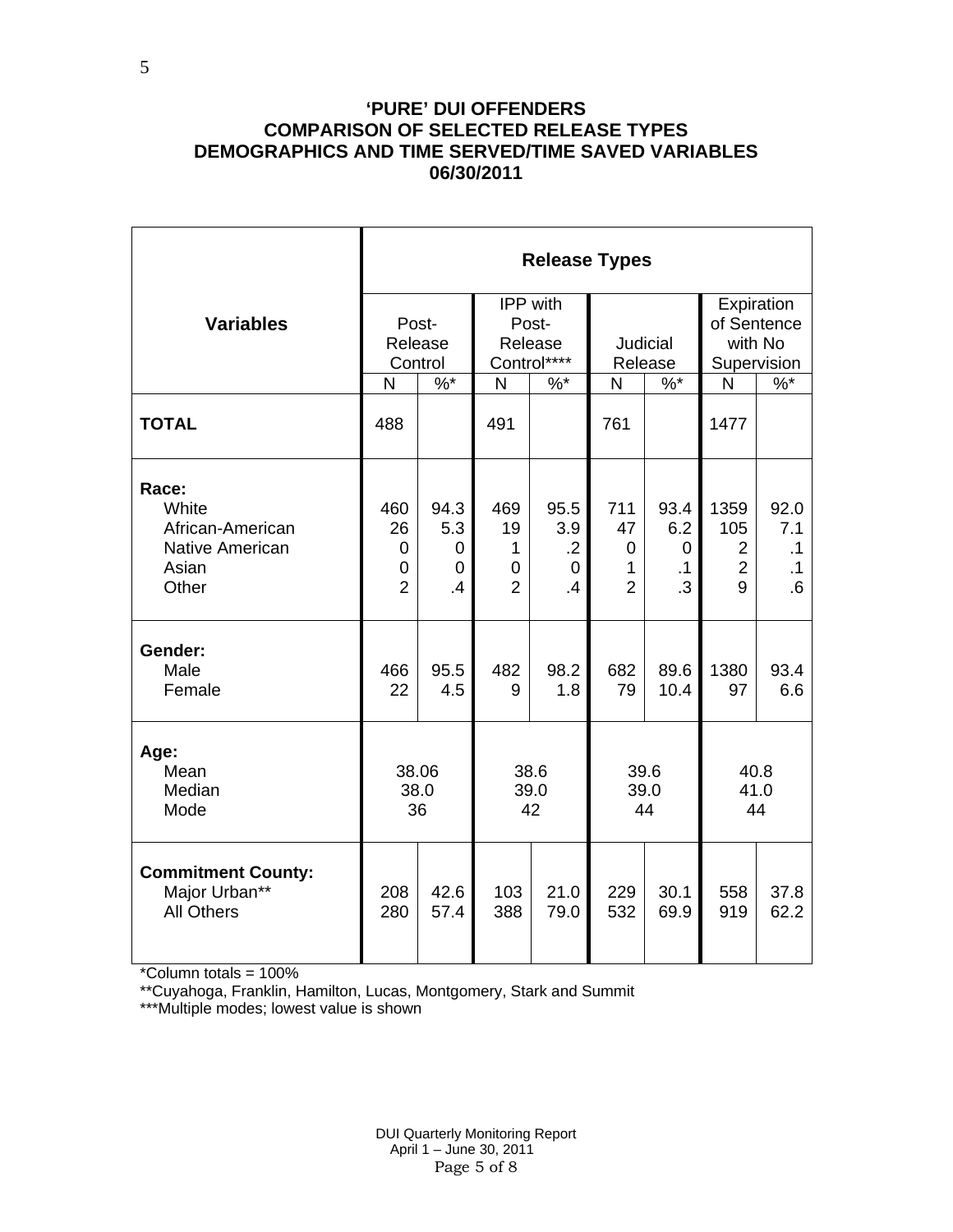|                                                                                       | <b>Release Types</b>         |                              |                         |                            |                          |                            |                          |                             |  |
|---------------------------------------------------------------------------------------|------------------------------|------------------------------|-------------------------|----------------------------|--------------------------|----------------------------|--------------------------|-----------------------------|--|
|                                                                                       |                              |                              | <b>IPP</b> with         |                            |                          |                            | Expiration of            |                             |  |
| <b>Variables</b>                                                                      |                              | Post-<br>Release             | Post-<br>Release        |                            | Judicial                 |                            | Sentence<br>(with No     |                             |  |
|                                                                                       | Control                      |                              | Control                 |                            | Release                  |                            | Supervision)             |                             |  |
|                                                                                       | N                            | $\frac{9}{6}$                | N                       | $\frac{9}{6}$              | N                        | $\sqrt[6]{6}$              | N                        | $\frac{9}{6}$               |  |
| <b>Sentence Length</b><br>(Months):<br>Mean<br>Median<br>Mode                         |                              | 12.6<br>12.0<br>12           |                         | 20.2<br>18.0<br>12         |                          | 23.2<br>24.0<br>24         | 16.3<br>12.0<br>12       |                             |  |
| <b>Number of Priors:</b><br>None<br>One<br>Two<br>Three or More                       | 256<br>120<br>54<br>58       | 52.5<br>24.6<br>11.1<br>11.9 | 339<br>111<br>27<br>14  | 69.0<br>22.6<br>5.5<br>2.9 | 511<br>147<br>64<br>39   | 67.1<br>19.3<br>8.4<br>5.1 | 830<br>359<br>162<br>126 | 56.2<br>24.3<br>11.0<br>8.5 |  |
| <b>Time Served (Months):</b><br>Mean<br>Median<br>Mode                                | 10.11<br>8.4<br>$4.6***$     |                              | 7.8<br>5.7<br>5.7       |                            | 7.9<br>5.1<br>2.5        |                            | 13.4<br>10.8<br>$1.9***$ |                             |  |
| <b>Time Saved Through</b><br><b>Early Release (Months):</b><br>Mean<br>Median<br>Mode | 1.23<br>$.00***$<br>$.00***$ |                              | 10.8<br>7.7<br>$.00***$ |                            | 14.9<br>13.6<br>$.00***$ |                            | .71<br>.03<br>$.00***$   |                             |  |

\*Column totals = 100%

\*\*\*Multiple modes; lowest value is shown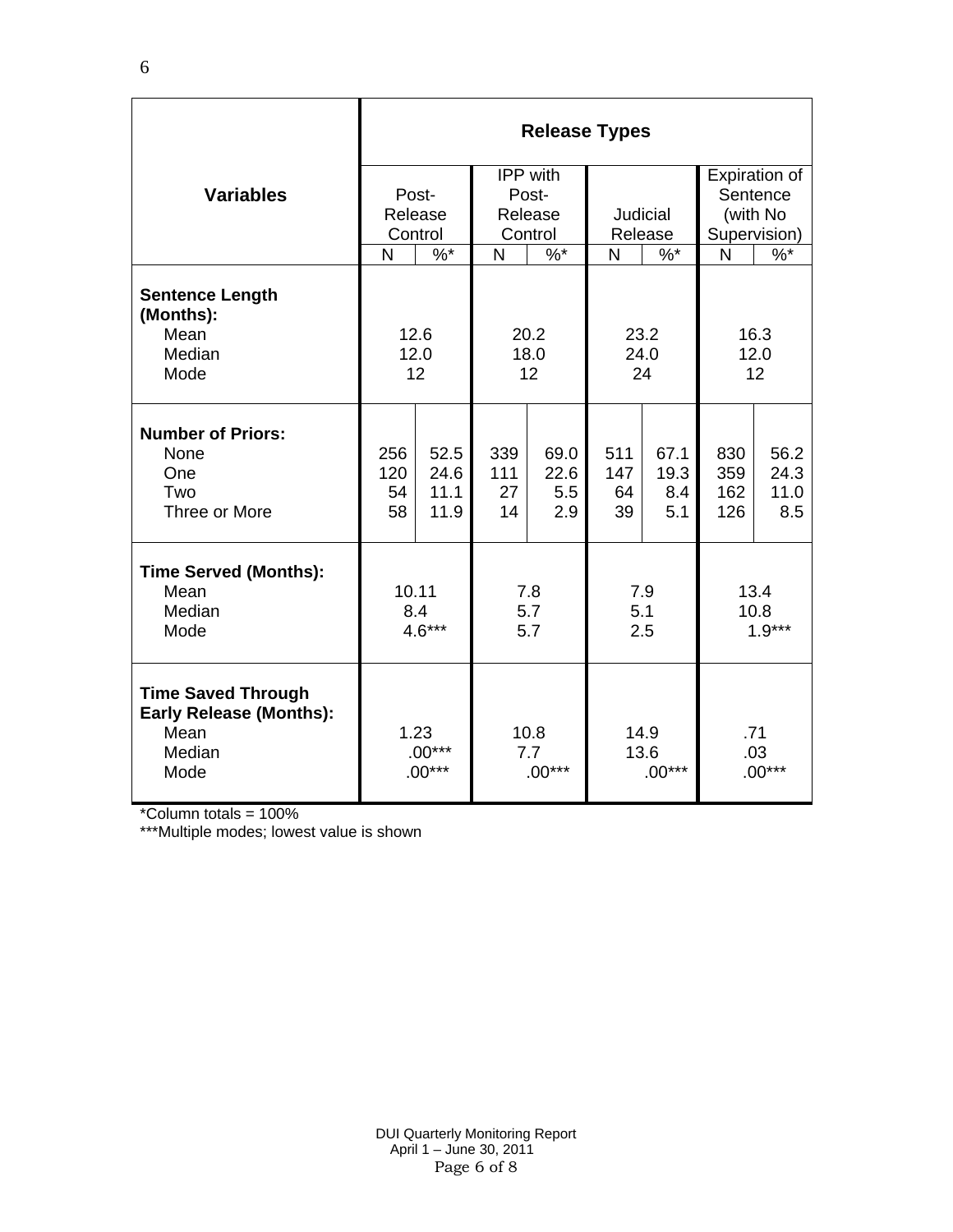## **TRENDS IN COMMITMENTS FOR 'PURE' DUIs BY MONTH 1997- 2011**

| 3<br>$\overline{7}$<br>35<br>12<br>33<br>36<br>8<br>14<br>24<br>18<br>14<br>32<br>40<br>39<br>June<br>3<br>12<br>25<br>42<br>July<br>16<br>7<br>16<br>14<br>23<br>36<br>42<br>50<br>37<br>37<br>3<br>8<br>14<br>11<br>25<br>12<br>20<br>22<br>31<br>43<br>37<br>32<br>38<br>44<br><b>August</b><br>3<br>13<br>10<br>23<br>17<br>12<br>18<br>42<br>32<br>32<br>10<br>49<br>44<br>30<br>September<br>8<br>9<br>26<br>28<br>33<br>October<br>8<br>18<br>22<br>25<br>42<br>35<br>44<br>33<br>24<br>4<br>11<br>21<br>25<br>16<br>22<br>21<br>41<br>31<br>36<br>32<br><b>November</b><br>10<br>28<br>25<br>8<br>20<br>8<br>19<br>15<br>15<br>37<br>34<br>4<br>20<br>34<br>46<br>48<br>28<br>December<br>451<br><b>Total for Year</b><br>38<br>104<br>147<br>147<br>219<br>228<br>264<br>258<br>406<br>466<br>481<br>389<br>392<br>Average<br>32.7<br>3.2<br>8.7<br>12.3<br>12.3<br>18.3<br>21.5<br>33.8<br>38.8<br>37.6<br>Intake per<br>19.0<br>22.0<br>40.1<br>32.4<br>month<br>2011<br><b>Month</b><br>22<br>January<br>18<br>February<br>36<br>March<br>April<br>31<br>28<br>May<br>22<br>June<br>July<br>August<br>September<br>October<br><b>November</b><br>December<br><b>Total for Year</b><br>157<br>Average<br>Intake per<br>26.2 | <b>Month</b><br>January<br>February<br>March<br>April<br>May | 1997<br>$\mathbf{1}$<br>4<br>2<br>$\overline{\mathbf{c}}$<br>1 | 1998<br>$\overline{2}$<br>6<br>8<br>11<br>9 | <u>1999</u><br>$\overline{7}$<br>11<br>13<br>9<br>10 | 2000<br>15<br>10<br>15<br>13<br>18 | 2001<br>18<br>7<br>15<br>13<br>18 | 2002<br>21<br>21<br>24<br>19<br>12 | 2003<br>34<br>24<br>31<br>15<br>26 | 2004<br>$\overline{17}$<br>27<br>27<br>28<br>21 | 2005<br>16<br>28<br>33<br>34<br>36 | 2006<br>41<br>34<br>38<br>37<br>41 | 2007<br>50<br>37<br>43<br>34<br>46 | 2008<br>49<br>32<br>32<br>35<br>31 | 2009<br>$\overline{28}$<br>49<br>31<br>45<br>43 | 2010<br>33<br>32<br>36<br>33<br>33 |
|----------------------------------------------------------------------------------------------------------------------------------------------------------------------------------------------------------------------------------------------------------------------------------------------------------------------------------------------------------------------------------------------------------------------------------------------------------------------------------------------------------------------------------------------------------------------------------------------------------------------------------------------------------------------------------------------------------------------------------------------------------------------------------------------------------------------------------------------------------------------------------------------------------------------------------------------------------------------------------------------------------------------------------------------------------------------------------------------------------------------------------------------------------------------------------------------------------------------------------------|--------------------------------------------------------------|----------------------------------------------------------------|---------------------------------------------|------------------------------------------------------|------------------------------------|-----------------------------------|------------------------------------|------------------------------------|-------------------------------------------------|------------------------------------|------------------------------------|------------------------------------|------------------------------------|-------------------------------------------------|------------------------------------|
|                                                                                                                                                                                                                                                                                                                                                                                                                                                                                                                                                                                                                                                                                                                                                                                                                                                                                                                                                                                                                                                                                                                                                                                                                                        |                                                              |                                                                |                                             |                                                      |                                    |                                   |                                    |                                    |                                                 |                                    |                                    |                                    |                                    |                                                 |                                    |
|                                                                                                                                                                                                                                                                                                                                                                                                                                                                                                                                                                                                                                                                                                                                                                                                                                                                                                                                                                                                                                                                                                                                                                                                                                        |                                                              |                                                                |                                             |                                                      |                                    |                                   |                                    |                                    |                                                 |                                    |                                    |                                    |                                    |                                                 |                                    |
|                                                                                                                                                                                                                                                                                                                                                                                                                                                                                                                                                                                                                                                                                                                                                                                                                                                                                                                                                                                                                                                                                                                                                                                                                                        |                                                              |                                                                |                                             |                                                      |                                    |                                   |                                    |                                    |                                                 |                                    |                                    |                                    |                                    |                                                 |                                    |
|                                                                                                                                                                                                                                                                                                                                                                                                                                                                                                                                                                                                                                                                                                                                                                                                                                                                                                                                                                                                                                                                                                                                                                                                                                        |                                                              |                                                                |                                             |                                                      |                                    |                                   |                                    |                                    |                                                 |                                    |                                    |                                    |                                    |                                                 |                                    |
|                                                                                                                                                                                                                                                                                                                                                                                                                                                                                                                                                                                                                                                                                                                                                                                                                                                                                                                                                                                                                                                                                                                                                                                                                                        |                                                              |                                                                |                                             |                                                      |                                    |                                   |                                    |                                    |                                                 |                                    |                                    |                                    |                                    |                                                 |                                    |
|                                                                                                                                                                                                                                                                                                                                                                                                                                                                                                                                                                                                                                                                                                                                                                                                                                                                                                                                                                                                                                                                                                                                                                                                                                        |                                                              |                                                                |                                             |                                                      |                                    |                                   |                                    |                                    |                                                 |                                    |                                    |                                    |                                    |                                                 |                                    |
|                                                                                                                                                                                                                                                                                                                                                                                                                                                                                                                                                                                                                                                                                                                                                                                                                                                                                                                                                                                                                                                                                                                                                                                                                                        |                                                              |                                                                |                                             |                                                      |                                    |                                   |                                    |                                    |                                                 |                                    |                                    |                                    |                                    |                                                 |                                    |
|                                                                                                                                                                                                                                                                                                                                                                                                                                                                                                                                                                                                                                                                                                                                                                                                                                                                                                                                                                                                                                                                                                                                                                                                                                        |                                                              |                                                                |                                             |                                                      |                                    |                                   |                                    |                                    |                                                 |                                    |                                    |                                    |                                    |                                                 |                                    |

**Intake per month**